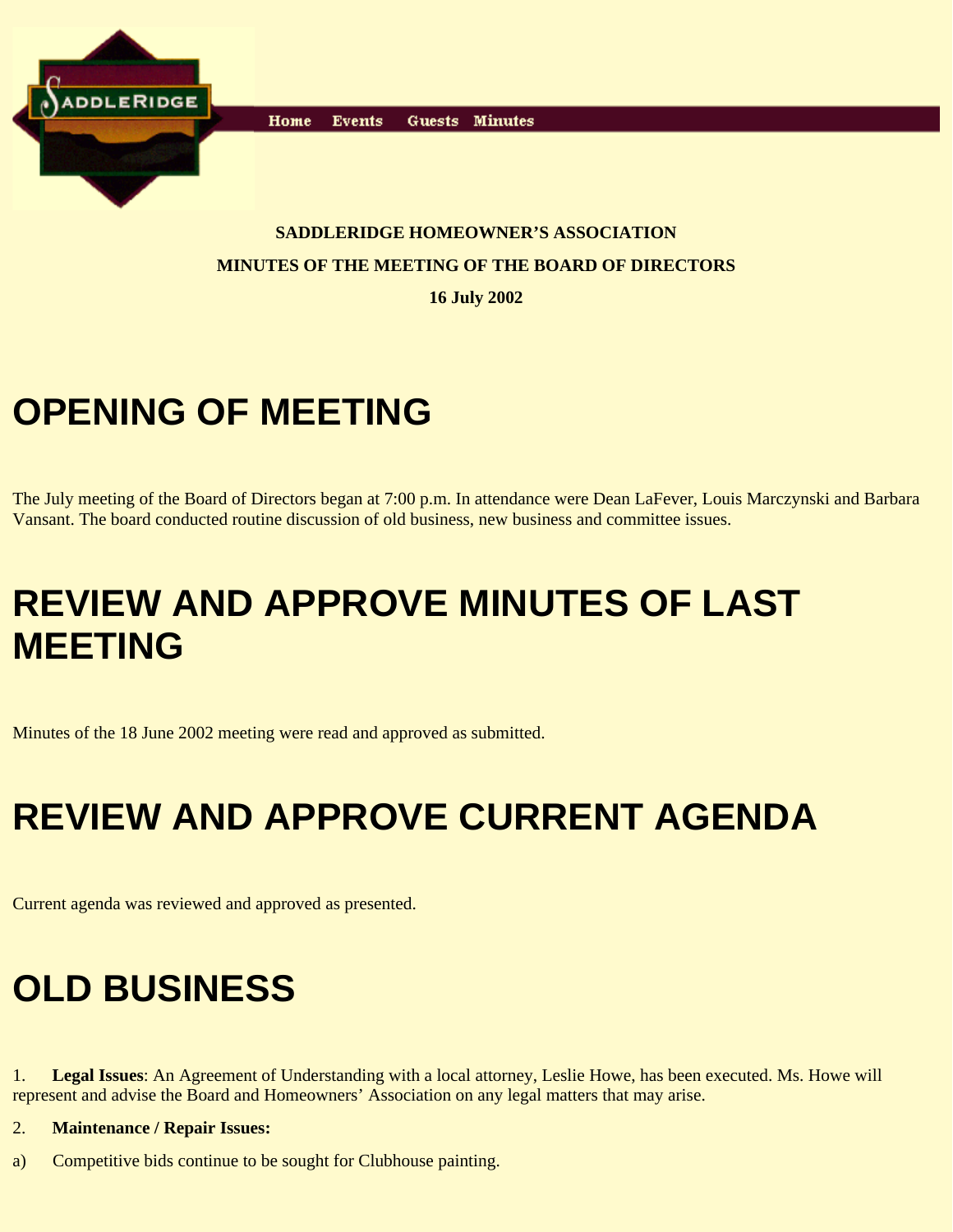b) The irrigation system at the south entry has been repaired. Water for south entry lawn and landscape irrigation is provided by the privately-owned well on Lot # 53. Invoices for electricity to power this well will be sent directly to the Homeowners' Association.

c) Wood fencing along Ranch Road 12 on the subdivision south border suffered damage by a traffic accident. LaFever to check with Sheriffs office and DPS to determine if there are records showing who is responsible for damage. If the name of an insurance company can be obtained, they will be billed for repair costs. Otherwise, repairs must be from of Association funds.

3. A traffic barrier on Lots 104 & 105 at the terminus of Mission Trail was again discussed. LaFever wrote letters to both property owners to request permission to construct a more extensive barrier to prevent unauthorized access to the adjacent County road under construction. Vansant to research the possibility the County will bear the construction expense of the proposed barrier.

4. Competitive quotes for liability Insurance were obtained. That policy is current and paid in full.

5. Web-site additions and improvements were discussed. Marczynski is coordinating with Web Master to request: (1) Board Member information be updated, (2) current and future events be shown under an 'Events' link, (3) all current and 6 months of archive minutes be available for review, (4) a link entitled "Announcements" be added, and (5) a link entitled "Architectural Control Committee (ACC) be added showing member names, phone numbers and e-mail addresses.

#### **REVIEW MONTHLY FINANCIAL STATEMENTS**

1. Marczynski provided a comprehensive review and status of HOA checking, CD and money market accounts as well as current Budget status report. Beginning and ending checking balances were \$7,551.46 and \$7,107.91 respectively. We anticipate ending the year on budget or with a small budget surplus. The CD expiring on August 11<sup>th</sup> will be renewed at the best possible rate with our present bank. Total homeowner dues in arrears for all years is \$5,164.00.

#### **NEW BUSINESS**

1. It was observed the construction of new PEC power poles throughout Saddleridge has (1) badly muddied our roads and (2) rendered the easement beneath the poles damaged and devoid of native vegetation. LaFever to write a letter requesting remedial action on both items.

2. Additional interior and exterior lighting at Clubhouse was discussed. Bids will be obtained for the addition of 8 interior ceiling can fixtures and sunrise/sunset timed exterior fixtures placed at several outside locations.

3. Competitive quotes for additional property coverage for Clubhouse facilities have been obtained and will be evaluated by the board prior to adding this coverage.

4. It was motioned and seconded to obtain competitive bids to strip, clean, wax and polish the Clubhouse floor. Marczynski to handle.

5. Zoning notices posted at various locations within Saddleridge Section 1 were discussed. Vansant to research and discuss with the Wimberley Zoning Commissioner.